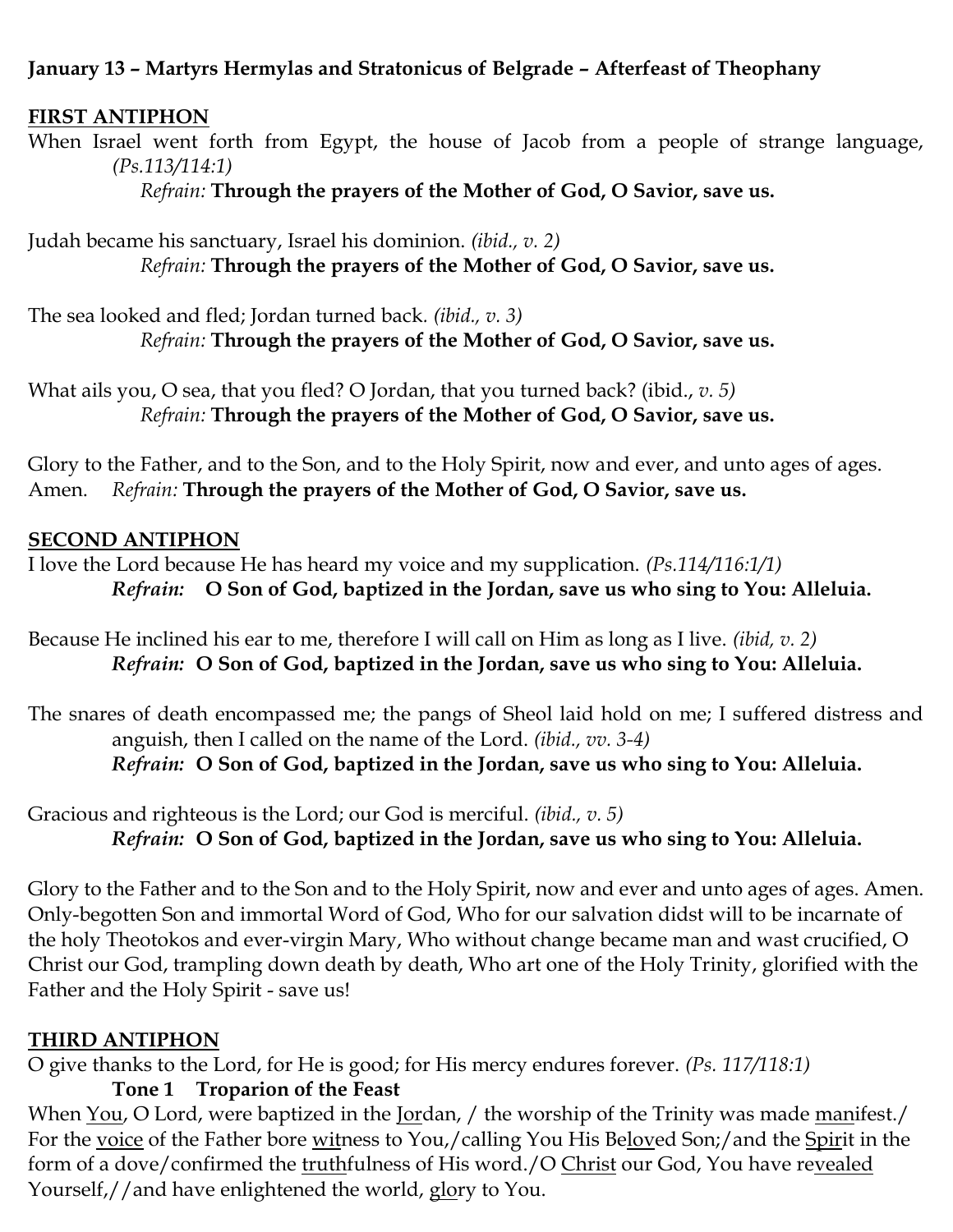Let the house of Israel now confess that the Lord is good; for His mercy endures forever. *(ibid., v. 2) Troparion of the Feast*

Let the house of Aaron now confess that the Lord is good; for His mercy endures forever. *(ibid., v. 3) Troparion of the Feast*

Let those who fear the Lord now confess that the Lord is good; for His mercy endures forever. *(ibid., v. 4)*

*Troparion of the Feast*

# **LITTLE ENTRANCE**

*Deacon:* Wisdom! Upright! *Choir:* Come, let us worship and fall down before Christ, O Son of God baptized in the Jordan, save us who sing to You! Alleluia!

# **TROPARIA**

**Tone 1** When You, O Lord, were baptized in the Jordan, the worship of the Trinity was made manifest. For the voice of the Father bore witness to You, calling You His Beloved Son; and the Spirit in the form of a dove confirmed the truthfulness of His word. O Christ our God, You have revealed Yourself//

**Tone 4** Your holy martyrs Hermylus and Stratonicus, O Lord, through their sufferings have received incorruptible crowns from You, our God. For having Your strength, they laid low their adversaries, and shattered the powerless boldness of demons. // Through their intercessions, save our souls!

Glory to the Father and to the Son and to the Holy Spirit, now and ever and unto ages of ages. Amen. **KONTAKION** Today You have appeared to the inhabited world, and Your light, O Lord, has been signed upon us, who in knowledge hymn You: You have come, You have appeared, O unapproachable Light.

*The Prokeimenon in the Third Tone:* **My soul magnifies the Lord / and my spirit rejoices in God my Savior.**

*v:* **For He has regarded the low estate of His handmaiden; for behold, henceforth all generations will call me blessed.**